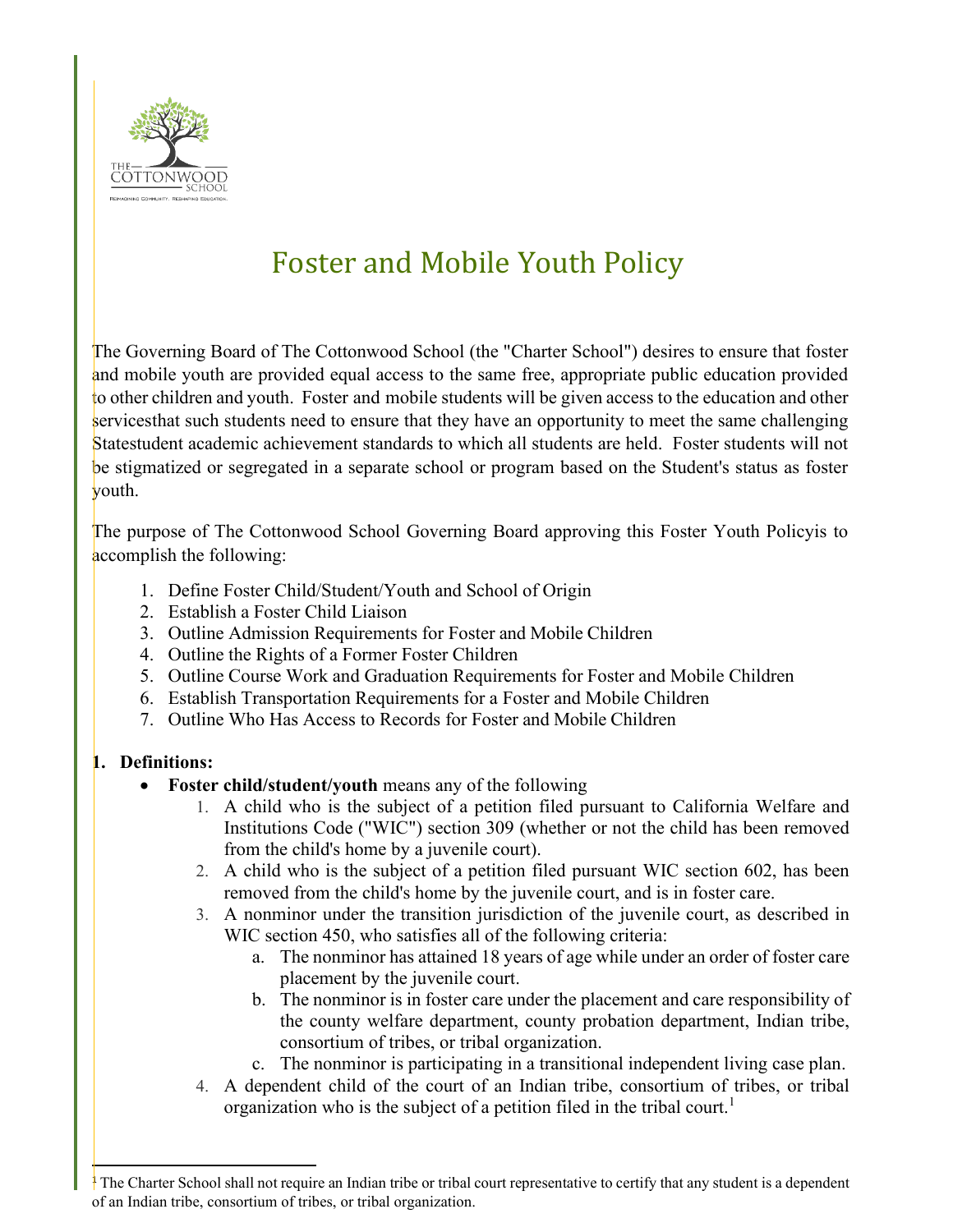- 5. A child who is the subject of a voluntary placement agreement, as defined in WIC section 11400.
- "*Former juvenile court school student*" means a student who, upon completion of the Student's second year of high school, transfers from a juvenile court school to the Charter School.
- *"Child of a military family"* refers to a student who resides in the household of an active duty military member.
- *"Currently Migratory Child"* refers to a child who, within the last 12-months, has moved with a parent, guardian, or other person having custody to the Charter School from another Local Educational Agency ("LEA"), either within California or from another state, so that the child or a member of the child's immediate family might secure temporary or seasonal employment in an agricultural or fishing activity, and whose parents or guardians have been informed of the child's eligibility for migrant education services. This includes a child who, without the parent/guardian, has continued to migrate annually to secure temporary or seasonal employment in an agricultural or fishing activity.
- *"Student participating in a newcomer program"* means a student who is participating in a program designed to meet the academic and transitional needs of newly arrived immigrant students that has as a primary objective the development of English language proficiency.
- *"Educational Rights Holder" ("ERH")* means a parent, guardian, responsible adult appointed by a court to make educational decisions for a minor pursuant to WIC sections 319, 361 or 726, or a person holding the right to make educational decisions for the Student pursuant to Education Code section 56055.
- The Charter School is the **school of origin** when the Student attended the Charter School when permanently housed or was last admitted at the initial detention or placement or a subsequent change in placement of a foster child. If the school the foster child attended when permanently housed is different from the school in which the foster child was last admitted, or if there is some other school that the foster child attended with which the fosterchild is connected and that the foster child attended within the immediately preceding 15 months, the foster child liaison, in consultation with, and with the agreement of, the fosterchild and the person holding the right to make educational decisions for the foster child, shall determine, in the best interests of the foster child, the school that shall be deemed theschool of origin.
- *"Best interests"* means that, in making educational and school placement decisions for a foster youth, consideration is given to, among other factors, the opportunity to be educated in the least restrictive educational program and the foster youth's access to academic resources, services, and extracurricular and enrichment activities that are available to all Charter School students.

Within this Policy, foster/juvenile court youth, former juvenile court school students, a child of a military family, a currently migratory child, and a student participating in the newcomer program will be referred to collectively as foster and/or mobile youth.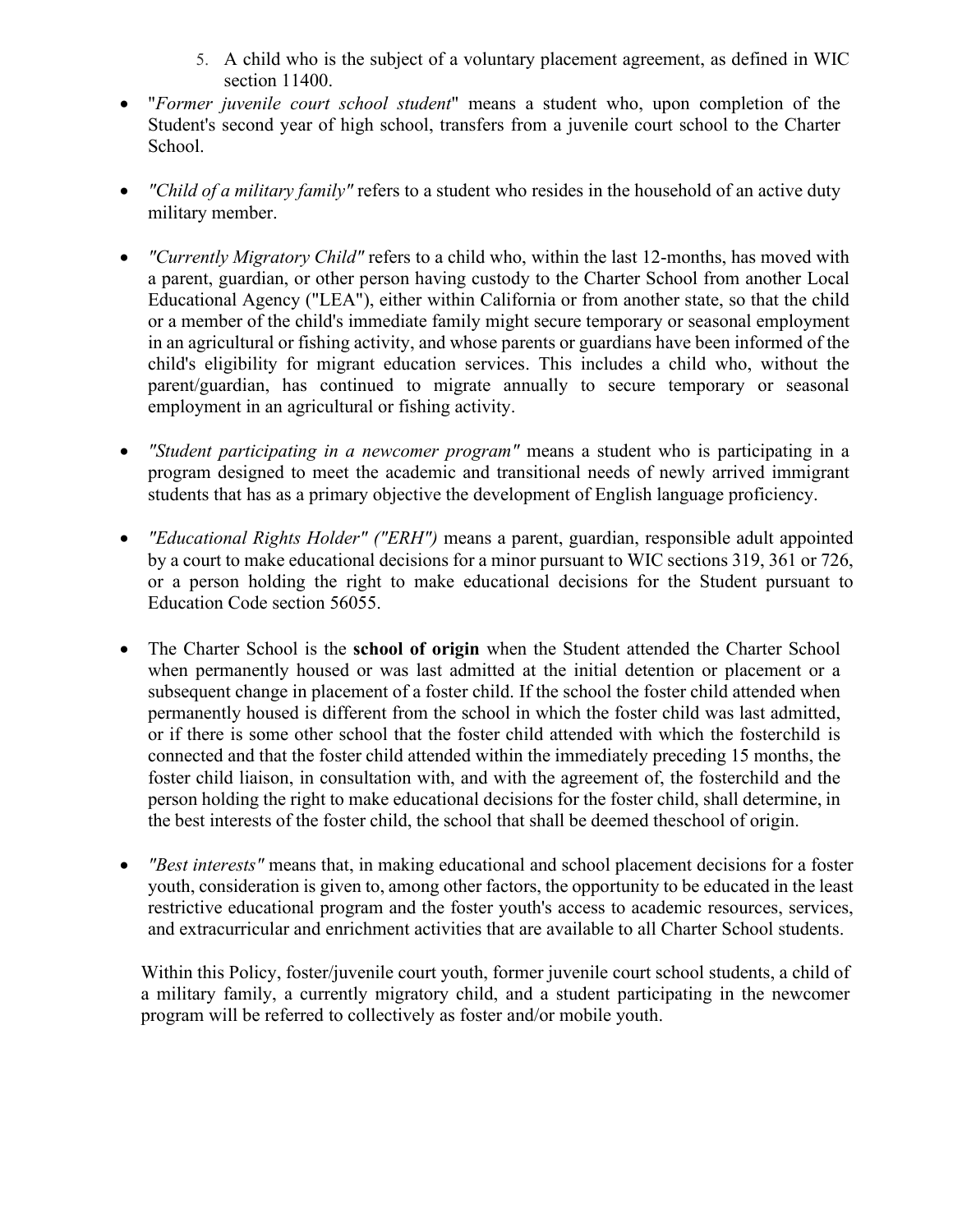**2. Foster Child Liaison:** The School's foster child liaison is: Executive Director Cindy Garcia, [mvhy@cottonwood.k12.org.](mailto:JulieH@Inspireschools.org)

The School's foster child liaison is required to do all of the following:

- Ensure and facilitate the proper educational placement, enrollment in school, and checkout from the school of foster children.
- Assist foster children when transferring from one school to another school in ensuring proper transfer of credits, records, and grades.
- When a foster youth is enrolling in the Charter School, the Foster and Mobile Youth Liaison shall contact the school last attended by the Student within two (2) business days to obtain all academic and other records. The last school attended by the foster youth shall provide all required records to the new school regardless of any outstanding fees, fines, textbooks, or other items or moneys owed to the school last attended. When a foster youth is transferring to a new school, the Foster and Mobile Youth Liaison shall provide the Student's records to the new school within two (2) business days of receiving the new school's request, regardless of any outstanding fees, fines, textbooks, or other items or moneys owed to the Charter School.
- Notify the foster child's attorney and the appropriate representative of the county child welfare agency of pending expulsion proceedings if the decision to recommend expulsion is a discretionary act, pending proceedings to extend a suspension until an expulsion decision is rendered if the decision to recommend expulsion is a discretionary act, and, if the foster child is an individual with exceptional needs, pending manifestation determinations if the School has proposed a change in placement due to an act for which he decision to recommend expulsion is at the discretion of the principal.
- As needed, make appropriate referrals to ensure that students in foster care receive necessary special education services and services under Section 504 of the federal Rehabilitation Act of 1973.
- As needed, ensure that students in foster care receive appropriate school-based services, such as counseling and health services, supplemental instruction, and afterschool services.
- Develop protocols and procedures for creating awareness for Charter School staff, including but not limited to principals, deans, and attendance clerks, of the requirements for the proper enrollment, placement, and transfer of foster youth.
- Collaborate with the county placing agency, social services, probation officers, juvenile court officers, and other appropriate agencies to help coordinate services for the Charter School's foster youth.
- Monitor the educational progress of foster youth and provide reports to the Executive Director or designee and the School Board based on indicators identified in the Charter School's local control and accountability plan.

This Policy does not grant the Foster and Mobile Youth Liaison authority that supersedes the authority granted under state and federal law to a parent or legal guardian retaining educational rights, a responsible person appointed by the court to represent the child pursuant to WIC sections 319, 361 or 726, a surrogate parent, or a foster parent exercising authority under Education Code section 56055. The role of the Foster and Mobile Youth Liaison is advisory with respect to placement options and determination of the school of origin.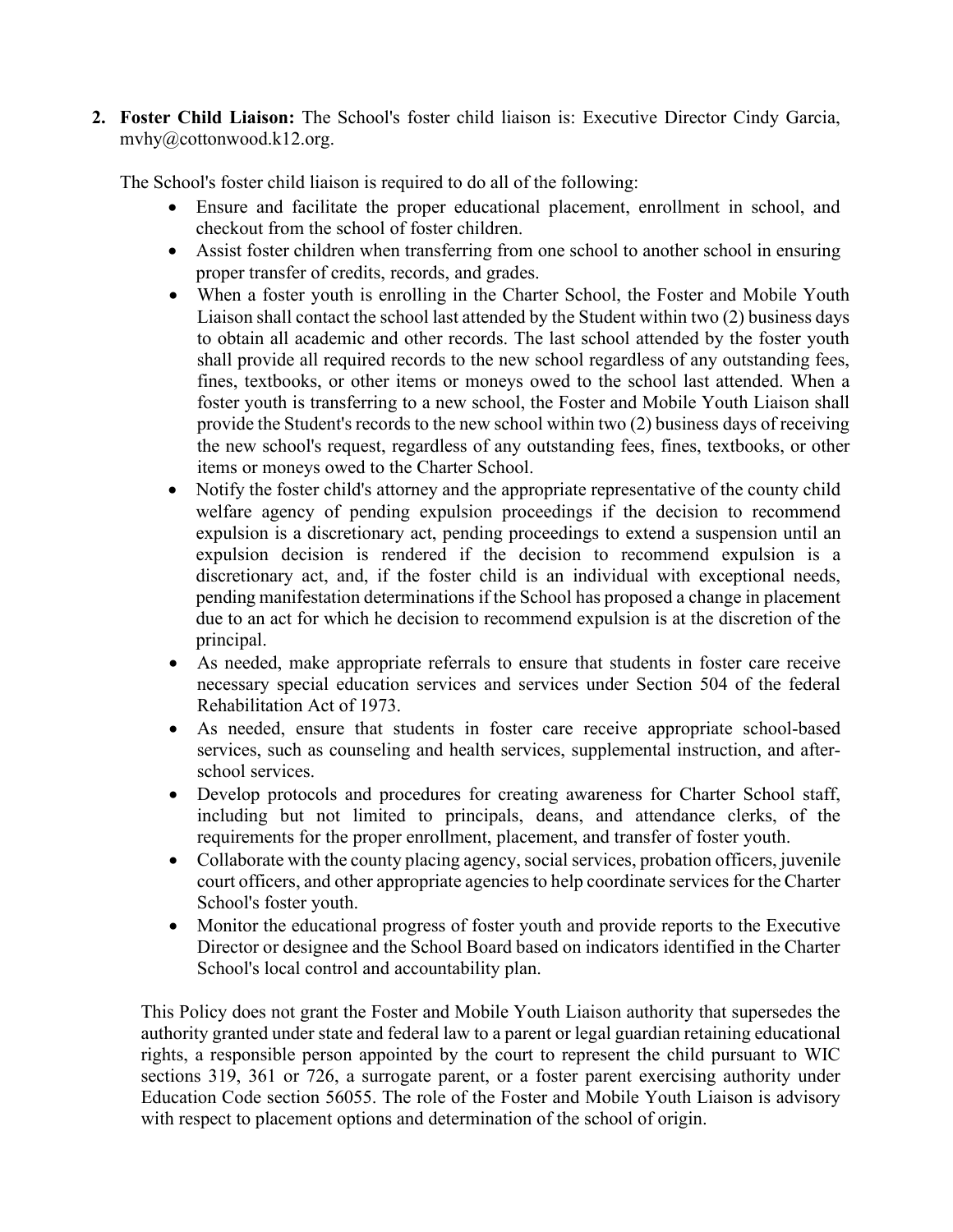**3. Admission:** The Charter School will work with foster youth and their ERH to ensure that each foster youth is placed in the least restrictive educational programs and has access to the academic resources, services, and extracurricular and enrichment activities that are available to all students, including, but not limited to, interscholastic sports. All decisions regarding a foster youth's education and placement will be based on the child's best interest and shall consider, among other factors, educational stability and the opportunity to be educated in the least restrictive educational setting necessary to achieve academic progress.

All foster and mobile students are required to follow the school's process for admitting students, including filling out and submitting the school's admission packet. As withall students, admission depends upon availability unless the Student seeks re-enrollment in the Charter School as the Student's school of origin. In the event of an oversubscription in a grade, foster and mobile students will participate in the lottery as with any other student.

Foster youth, currently migratory children, and children of military families have the right to remain in their school of origin if it is their best interest. The Charter School will immediately enroll a foster youth, a currently migratory child, or child of a military family seeking re-enrollment in the Charter School as their school of origin.

The foster child liaison, in consultation with, and with the agreement of, the foster child and the person holding the right to make educational decisions for the foster child, may recommend, in accordance with the foster child's best interests, that the foster child's right to attend the school of origin be waived and the foster child be enrolled in a public school that pupils living in the attendance area in which the foster child resides are eligible to attend.

Before making a recommendation to move a foster child from his or her school of origin, the foster liaison shall provide the foster child and the person holding the right to make educational decisions for the foster child with a written explanation stating the basis for the recommendation and how the recommendation serves the foster child's best interest.

Suppose the foster child liaison, in consultation with the foster child and the person holding the right to make educational decisions for the foster child, agrees that the foster child's best interests would best be served by his or her transfer to a school other than the school of origin. In that case, the foster child shall immediately be enrolled in the new school.

If the foster child seeking admission has outstanding fees, fines, textbooks, or other items or moneys due to the school last attended or is unable to produce clothing or records normally required for admission, such as previous academic records, medical records, including, but not limited to, records or other proof of immunization history, proof of residency, other documentation or school uniforms, this will not serve as a basis for non-admission. Within two days of admission of the foster child, the foster child liaison will contact the school last attended by the foster child to obtain all academic and other records.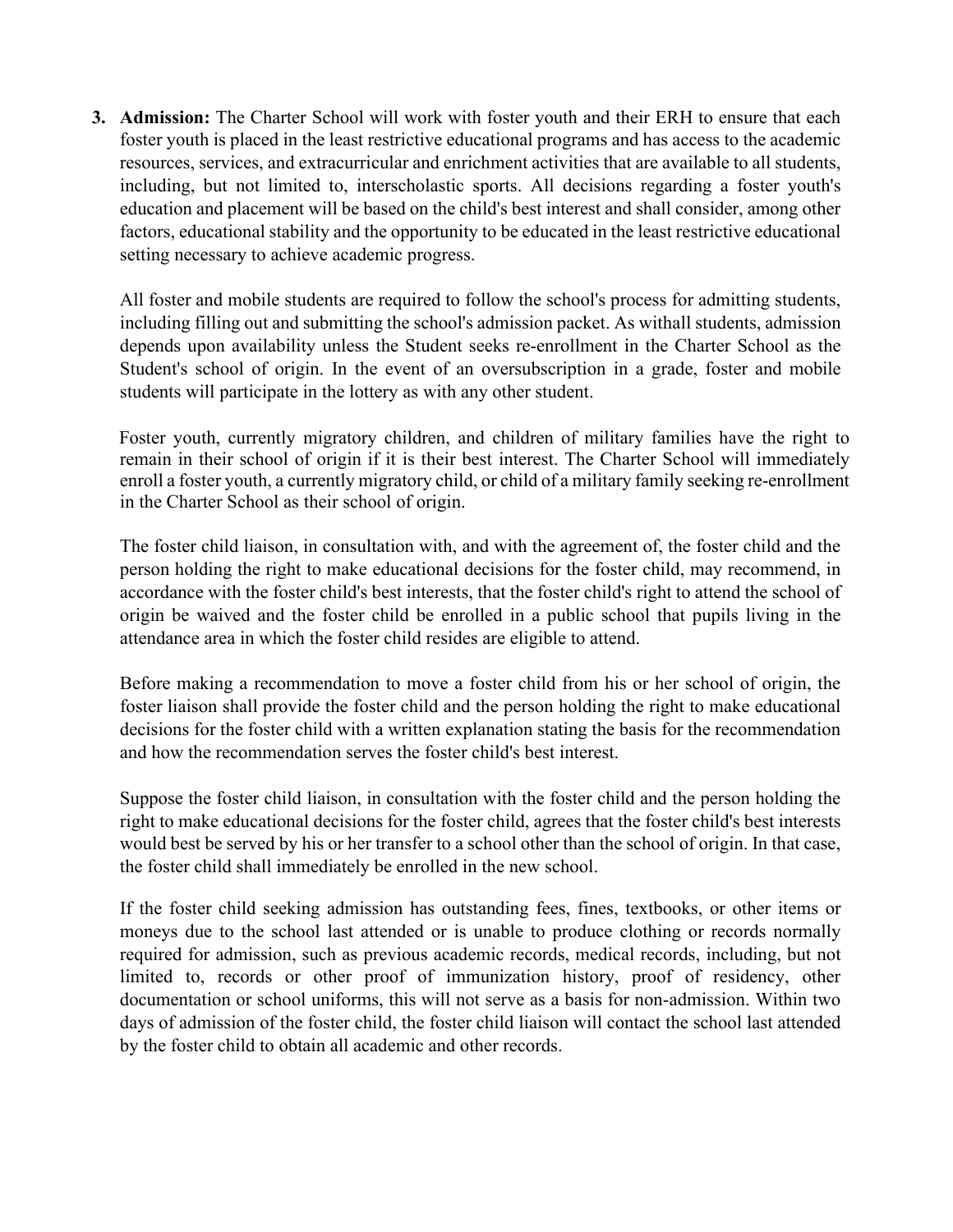If a dispute arises regarding the request of a foster child to remain in The Cottonwood Schoolas the school of origin, the foster child has the right to remain in The Cottonwood School pending resolution of the dispute. The dispute shall be resolved in accordance with the Uniform Complaint Procedures adopted by the School.

Admission to The Cottonwood School as the school of origin will be allowed unless a determination is made that it is not in the best interest of the foster child to attend The Cottonwood School. Best interest factors include, but are not limited to, appropriateness of the current educational setting and proximity to the school in which the child is enrolled at thetime of placement.

**4. Former Foster Children:** At the initial detention or placement, or any subsequent change in placement, a foster youth may continue in their school of origin for the duration of the court's jurisdiction. A currently migratory child or child of a military family may continue in their school of origin as long as the Student meets the definition of a currently migratory child or child of a military family as described above. If the jurisdiction of the court is terminated before the end of an academic year, The Cottonwood School shall allow a former foster child who is in kindergarten or any of grades 1 to 8, inclusive, to continue his or her education as the school of origin through the duration of the academic school year.

If the jurisdiction of the court is terminated while a foster child, migratory child, or child of a military family is in high school, The Cottonwood School shall allow the child to continue his or her education in The Cottonwood School as the school of origin through graduation.

If the foster youth, currently migratory child or child of a military family, is transitioning between school grade levels, the youth shall be allowed to continue in the district of origin in the same attendance area to provide the youth the benefit of matriculating with their peers in accordance with the established feeder patterns of school districts. A student who is transitioning to a middle school or high school shall be allowed to enroll in the school designated for matriculation in another school district.

**5. Course Work and Graduation Requirements:** The Charter School will accept coursework satisfactorily completed by the foster or mobile child while attending another public school, a juvenile court school, a charter school, a school in a country other than the United States, or a nonpublic,nonsectarian school even if the pupil did not complete the entire course and shall issue that pupil full or partial credit for coursework completed.

The credits accepted shall be applied to the same or equivalent course, if applicable, as the coursework completed in the prior school. The Charter School will not require the foster childto retake a course if the pupil has satisfactorily completed the entire course in a public school,a juvenile court school, a charter school, a school in a country other than the United States, ora nonpublic, nonsectarian school. If the pupil did not complete the entire course, the Charter School shall not require the pupil to retake the portion of the course the pupil completed unlessthe Charter School, in consultation with the holder of educational rights for the pupil, finds that the pupil is reasonably able to complete the requirements in time to graduate from high school. When partial credit is awarded in a particular course, the foster youth shall be enrolledin the same or equivalent course, if applicable, so that the pupil may continue and complete the entire course.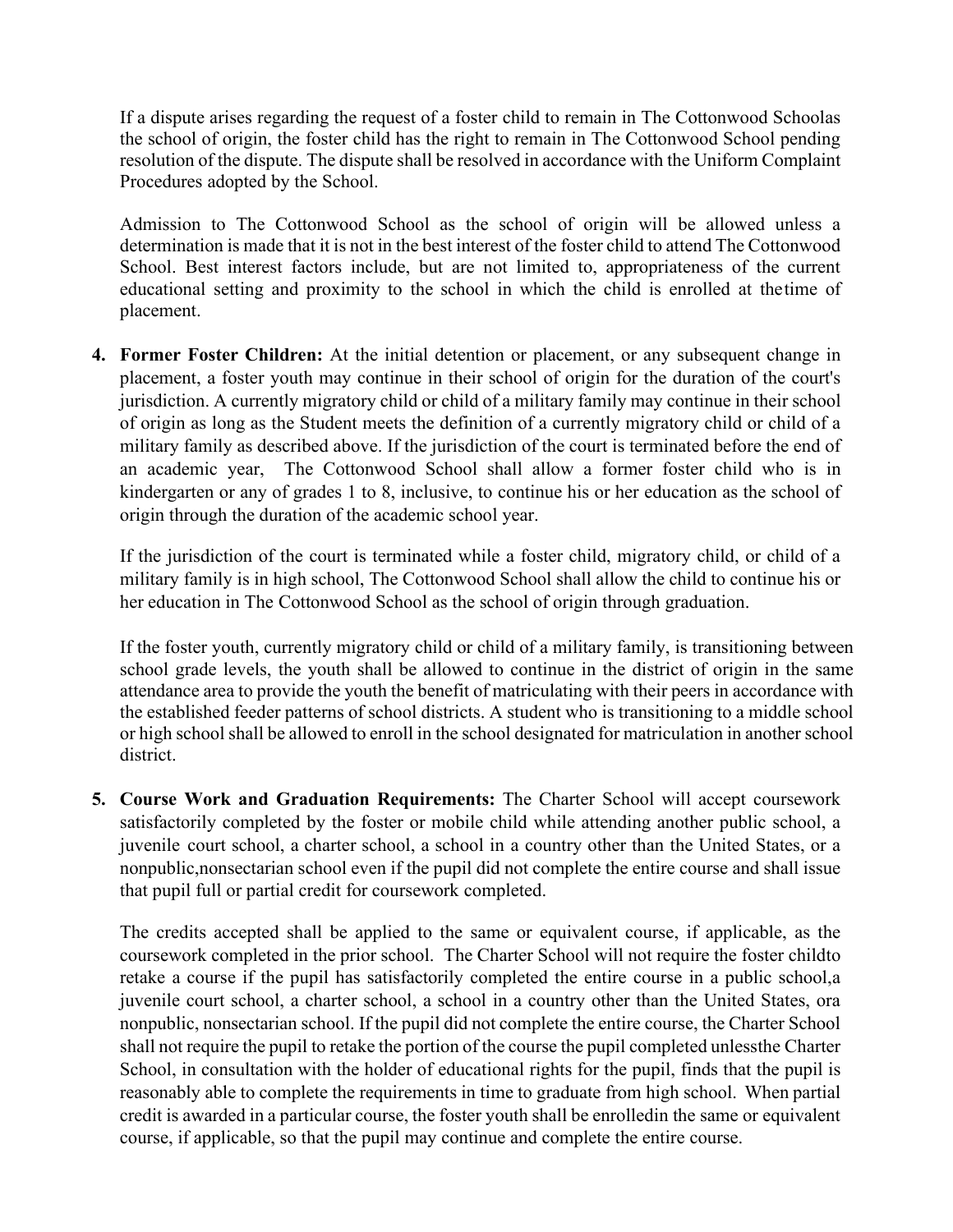A foster youth shall not be prevented from retaking or taking a course to meet the eligibility requirements for admission to the California State University or the University of California.

A foster or mobile youth who transfers between schools any time after the completion of the Student'ssecond year of high school and is in the Student's third or fourth year of high school, the Schoolshall exempt from all coursework and other requirements adopted by the School that are inaddition to the statewide coursework requirements specified in Education Code section51225.3, unless the School makes a finding that the Student is reasonably able to complete the School's graduation requirements in time to graduate from high school by the end of the Student's fourth year of high school.

If the School determines that the foster or mobile Student is reasonably able to complete the School's graduation requirements within the Student's fifth year of high school, the School shall do all of the following: 1) Inform the Student of the Student's option to remain in school for a fifth year to complete the School's graduation requirements, consistent with the laws regarding continuous enrollment and satisfactory progress for Charter School students over age 19; 2) Inform the Student, and the Student'seducational rights holder, about how remaining in the School for a fifth year to complete the School's graduation requirements will affect the Student's ability to gain admission to a postsecondary educational institution; 3) Provide information to the Student about transfer opportunities available through the California Community Colleges; 4) Permit the Student to stay in school for a fifth year to complete the School's graduation requirements upon agreement with the Student, if the Student is 18 years of age or older, or if under 18 years of age, with the person holding the right to make educational decisions for the Student.

To determine whether a foster student is in the third or fourth year of high school, either the number of credits the pupil has earned to the date of transfer or the length of the Student's school admission may be used, whichever will qualify the Student for the exemption.

Within 30 calendar days of the date that a foster student may qualify for the exemption from local graduation requirements transfers into a school, the School shall notify the Student, the educational rights holder, and the School's liaison for foster children and youth of the availability of the exemption and whether the Student qualifies for an exemption. If the School fails to provide timely notice, the Student shall be eligible for the exemption from local graduation requirements once notified, even if that notification occurs after the Student is no longer in foster care, if the Student otherwise qualifies for the exemption.

A foster student that has been exempted from local graduation requirements in accordance with Education Code section 51225.1 and completes the statewide coursework requirements specified in Education Code section 51225.3 before the end of the Student's fourth year of highschool and that Student would otherwise be entitled to remain in attendance at the school, the School shall not require or request that the pupil graduate before the end of the Student's fourthyear of high school.

If a foster or mobile Student is exempted from local graduation requirements pursuant to Education Codesection 51225.1, the School shall notify the Student and the person holding the right to make educational decisions for the Student how any of the requirements that are waived will affect the Student's ability to gain admission to a postsecondary educational institution and shall provide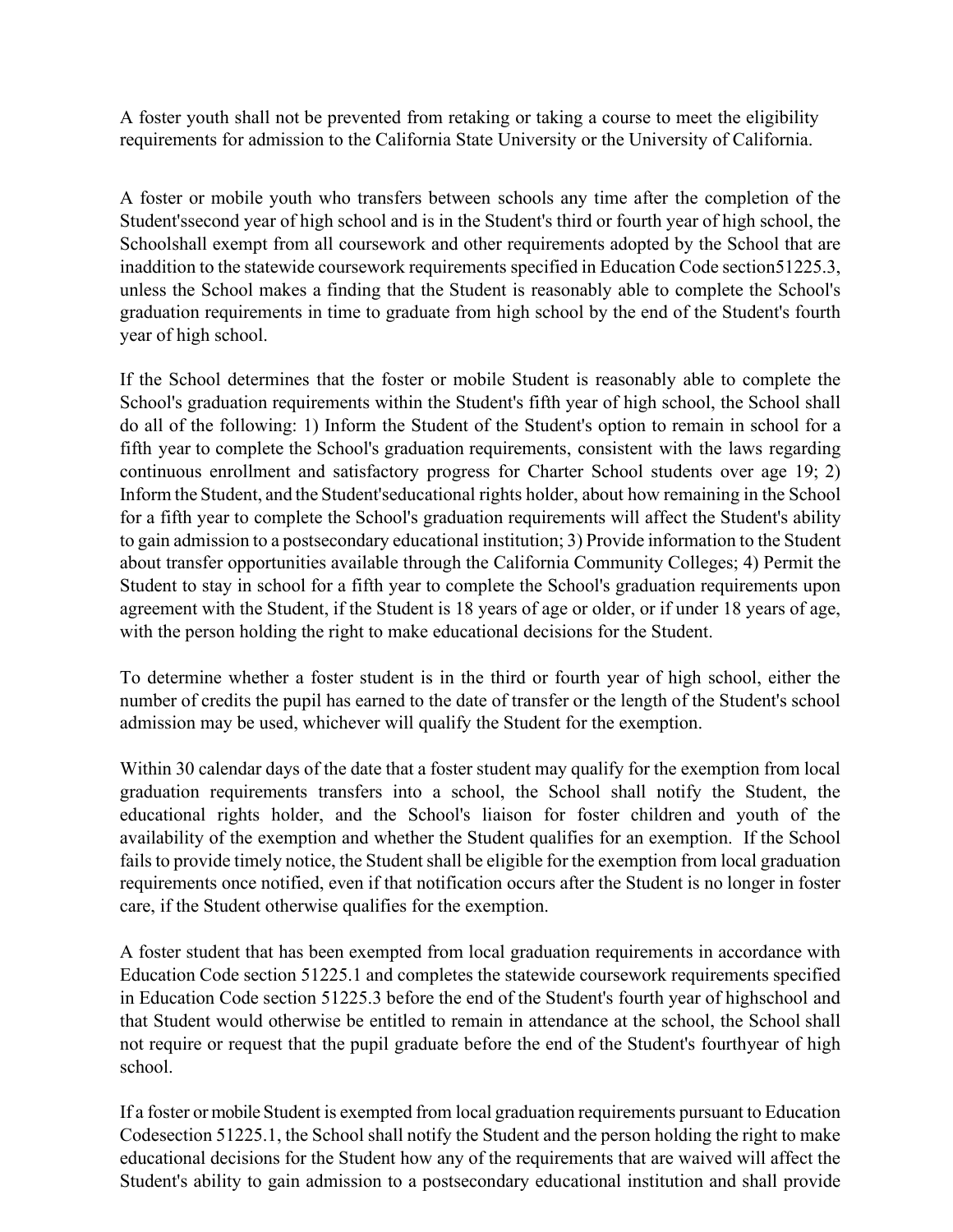information about transfer opportunities available through the California CommunityColleges.

If a foster or mobile student who is eligible for the exemption from local graduation requirements and would otherwise be entitled to remain in attendance at the Schoolshall not be required to accept the exemption or be denied admission in, or the ability to complete, courses for which the Student is otherwise eligible, including courses necessary to attend an institution of high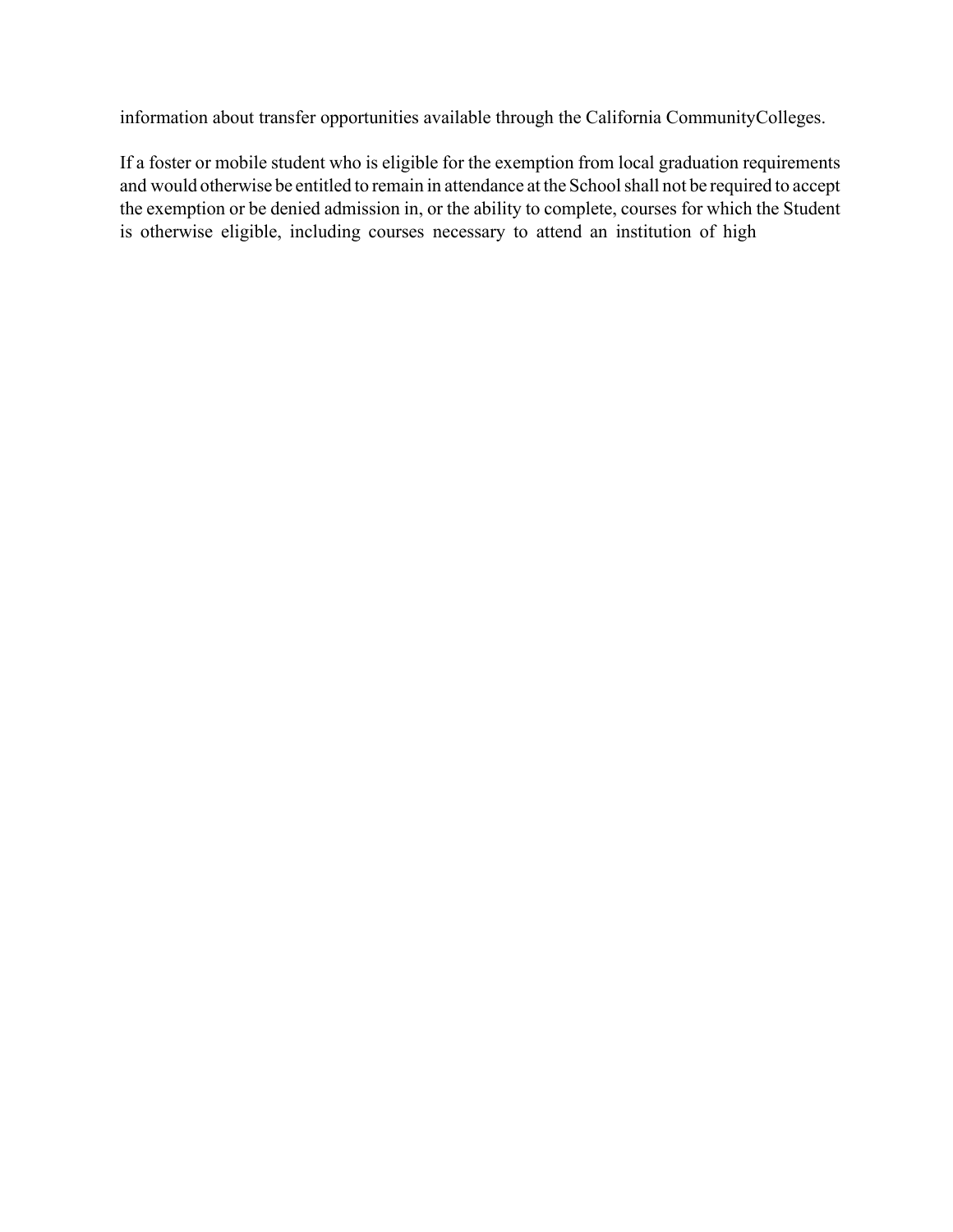education, regardless of whether those courses are required for statewide graduation requirements.

If a foster or mobile student is not exempted from local graduation requirements or has previously declined the exemption, the School shall exempt the Student at any time if an exemption is required by the Student and the Student qualifies for the exemption. If a foster student is exempted from local graduation requirements, the School shall not revokethe exemption.

If a foster student is exempted from local graduation requirements, the exemption shall continue to apply after the Student is no longer a foster student while the Student is admitted inthe School or if a foster student who is exempt from local graduation requirements transfers tothe School from another school.

The School shall not require or request a foster student to transfer schools in order to qualify the Student for an exemption.

If a juvenile court youth satisfies the requirements for high school graduation while enrolled at a juvenile court school but has elected to decline the issuance of the diploma for the purpose of taking additional coursework, the Charter School will not prevent the juvenile court youth from enrolling in the Charter School and pursuing additional coursework if requested by the youth or by the youth's ERH.

**6. Records:** A foster family agency with jurisdiction over a currently admitted or former pupil, a short-term residential treatment program staff responsible for the education or case management of a student, and a caregiver who has direct responsibility for the for the care of the Student, including a certified or licensed foster parent, an approved relative or non-related extended family member, or a resource family (as defined below), may access the current or most recent records of grades, transcripts, attendance, discipline and online communication onplatforms established by schools for pupils and parents, and any individualized education programs (IEPs) that may have been developed, or any plan adopted pursuant to Section 504 of the federal Rehabilitation Act of 1973 of a currently admitted or former foster pupil.

A foster family agency, short-term residential treatment program, or caregiver may review and receive pupil records pursuant to subdivision (a) for purposes of monitoring the pupil's educational progress, updating and maintaining the pupil's education records as requiredby Section 16010 of the Welfare and Institutions Code, and ensuring the pupil has access to educational services, supports, and activities. These purposes include, but are not limited to, admitting the pupil in school, assisting the pupil with homework, class assignments, and college and scholarship applications, and admitting the pupil in extracurricular activities, tutoring, and other afterschool and summer enrichment programs.

A "resource family" means an individual or family that has successfully met both the home environment assessment and the permanency assessment criteria necessary for providing carefor a child placed by a public or private placement agency by court order or voluntarily placedby a